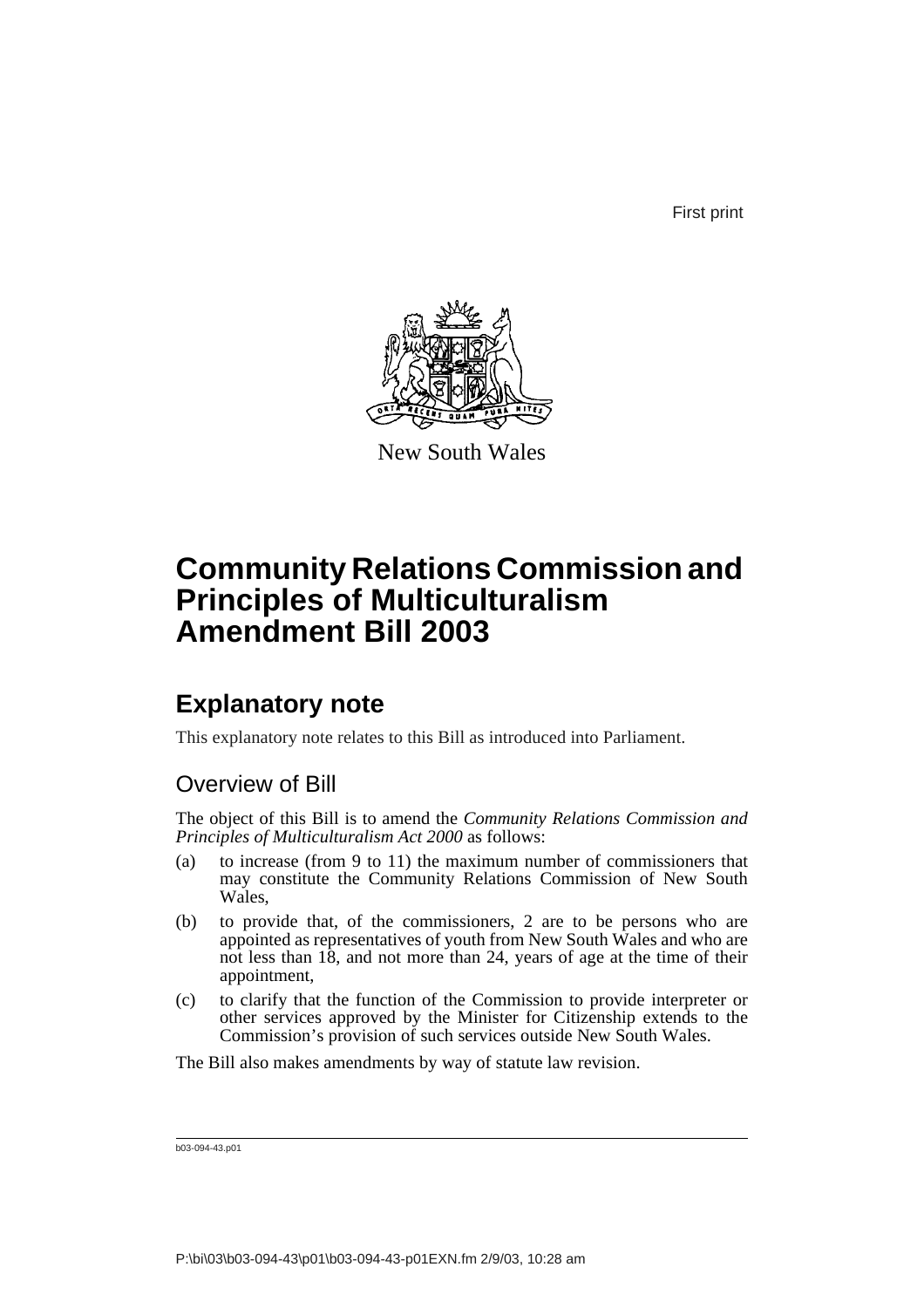Community Relations Commission and Principles of Multiculturalism Amendment Bill 2003

Explanatory note

### Outline of provisions

**Clause 1** sets out the name (also called the short title) of the proposed Act.

**Clause 2** provides for the commencement of the proposed Act on the date of assent.

**Clause 3** is a formal provision that gives effect to the amendments to the *Community Relations Commission and Principles of Multiculturalism Act 2000* (the *Principal Act*) set out in Schedules 1 and 2.

### **Schedule 1 Principal amendments**

**Schedule 1 [1]** amends section 7 of the Principal Act to increase (from 9 to 11) the maximum number of commissioners that may constitute the Community Relations Commission of New South Wales.

**Schedule 1 [2]** inserts section 7 (1A) which provides for the appointment of 2 persons to the Commission as representatives of youth from New South Wales. These commissioners are to be not less than 18, and not more than 24, years of age at the time of their appointment.

**Schedule 1 [3]** amends section 13 (i) of the Principal Act to clarify that the Commission's function of providing interpreter or other services approved by the Minister for Citizenship extends to the Commission's provision of such services outside New South Wales. (For example, the proposed amendment clarifies that the Commission will be able to provide its Community Media Review Service to the Commonwealth and State Governments and other customers outside New South Wales.)

**Schedule 1 [4]** allows regulations of a savings or transitional nature to be made as a consequence of the enactment of the proposed Act.

### **Schedule 2 Amendments by way of statute law revision**

**Schedule 2 [1]–[3]** update references to an Act.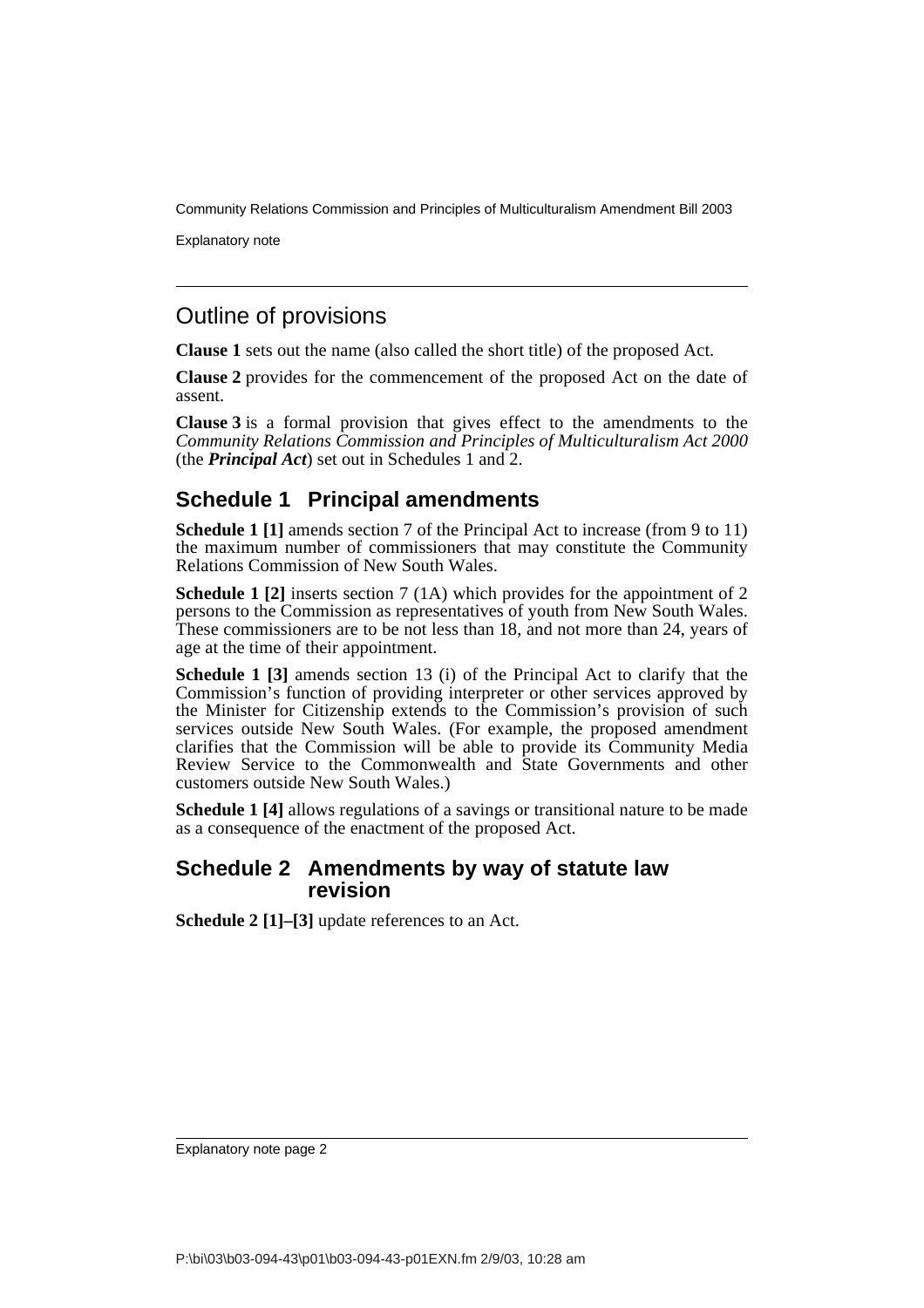First print



New South Wales

# **Community Relations Commission and Principles of Multiculturalism Amendment Bill 2003**

## **Contents**

|                  |   |                                                                                                  | Page |
|------------------|---|--------------------------------------------------------------------------------------------------|------|
|                  |   | Name of Act                                                                                      | 2    |
|                  |   | Commencement                                                                                     | 2    |
|                  | 3 | Amendment of Community Relations Commission and<br>Principles of Multiculturalism Act 2000 No 77 | 2    |
| <b>Schedules</b> |   |                                                                                                  |      |
|                  |   | Principal amendments                                                                             | 3    |
|                  |   | Amendments by way of statute law revision                                                        | 4    |

b03-094-43.p01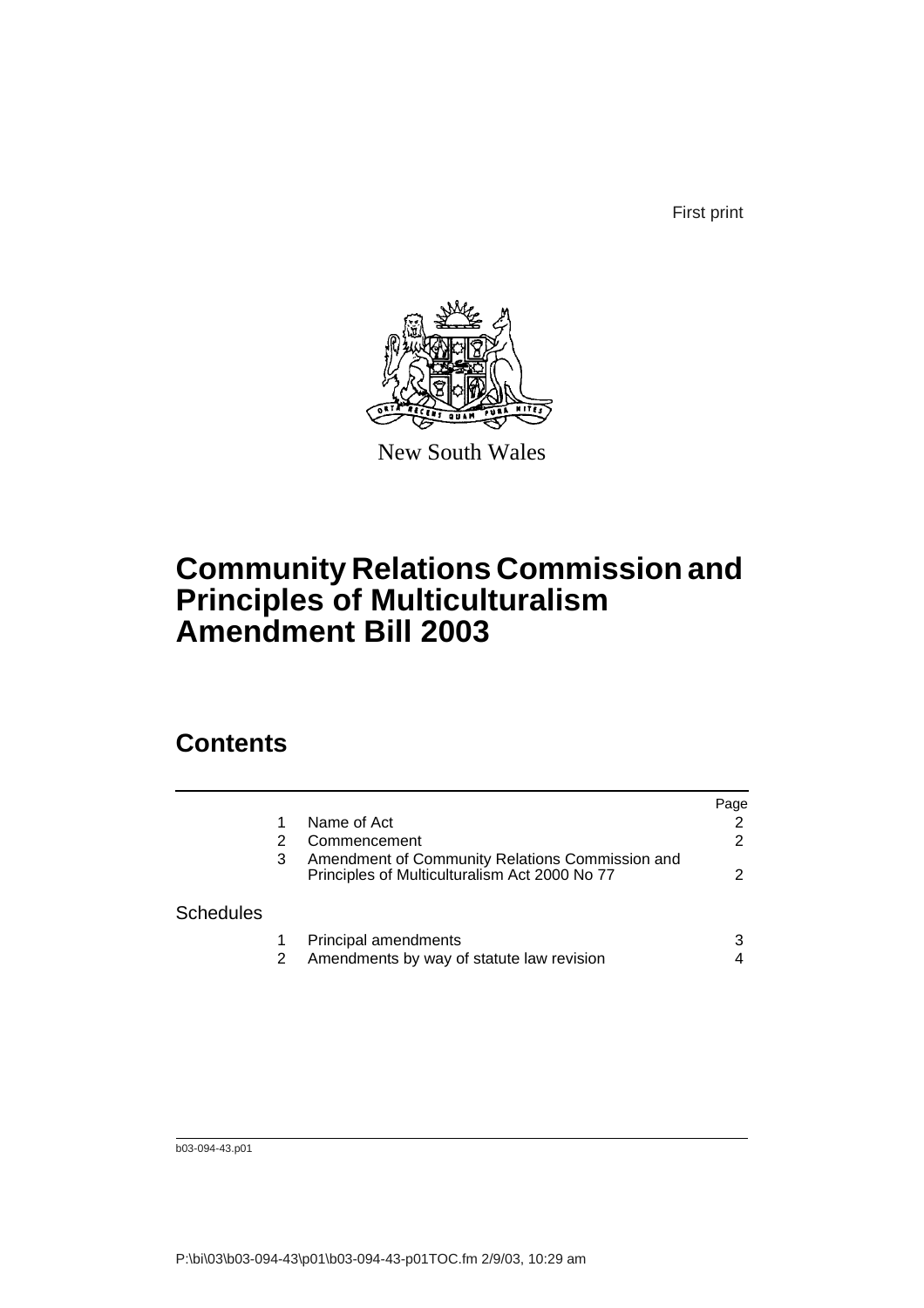Community Relations Commission and Principles of Multiculturalism Amendment Bill 2003 **Contents** 

Page

Contents page 2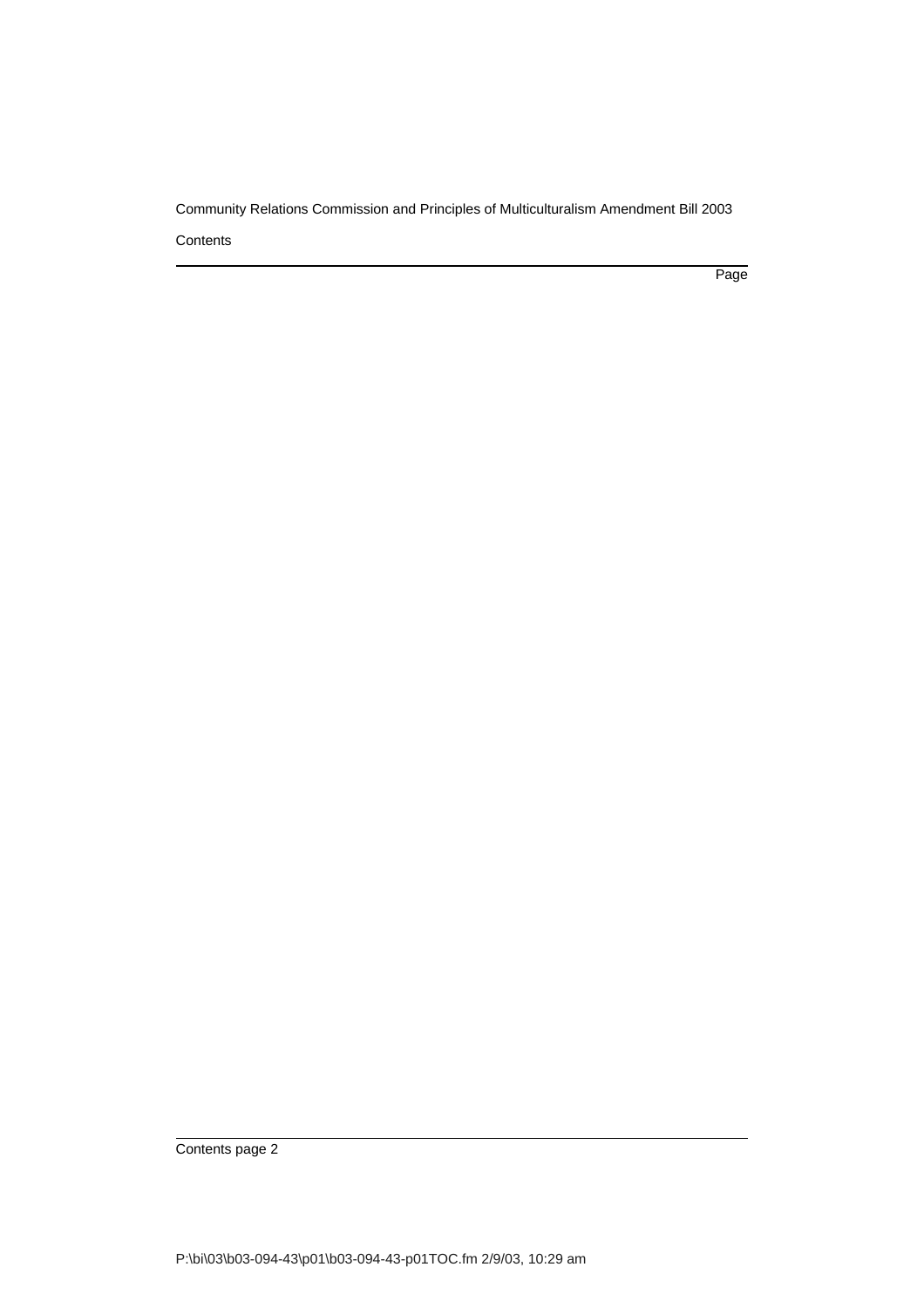

New South Wales

# **Community Relations Commission and Principles of Multiculturalism Amendment Bill 2003**

No , 2003

#### **A Bill for**

An Act to amend the *Community Relations Commission and Principles of Multiculturalism Act 2000* with respect to membership of the Community Relations Commission of New South Wales and the power of the Commission to provide services; and for other purposes.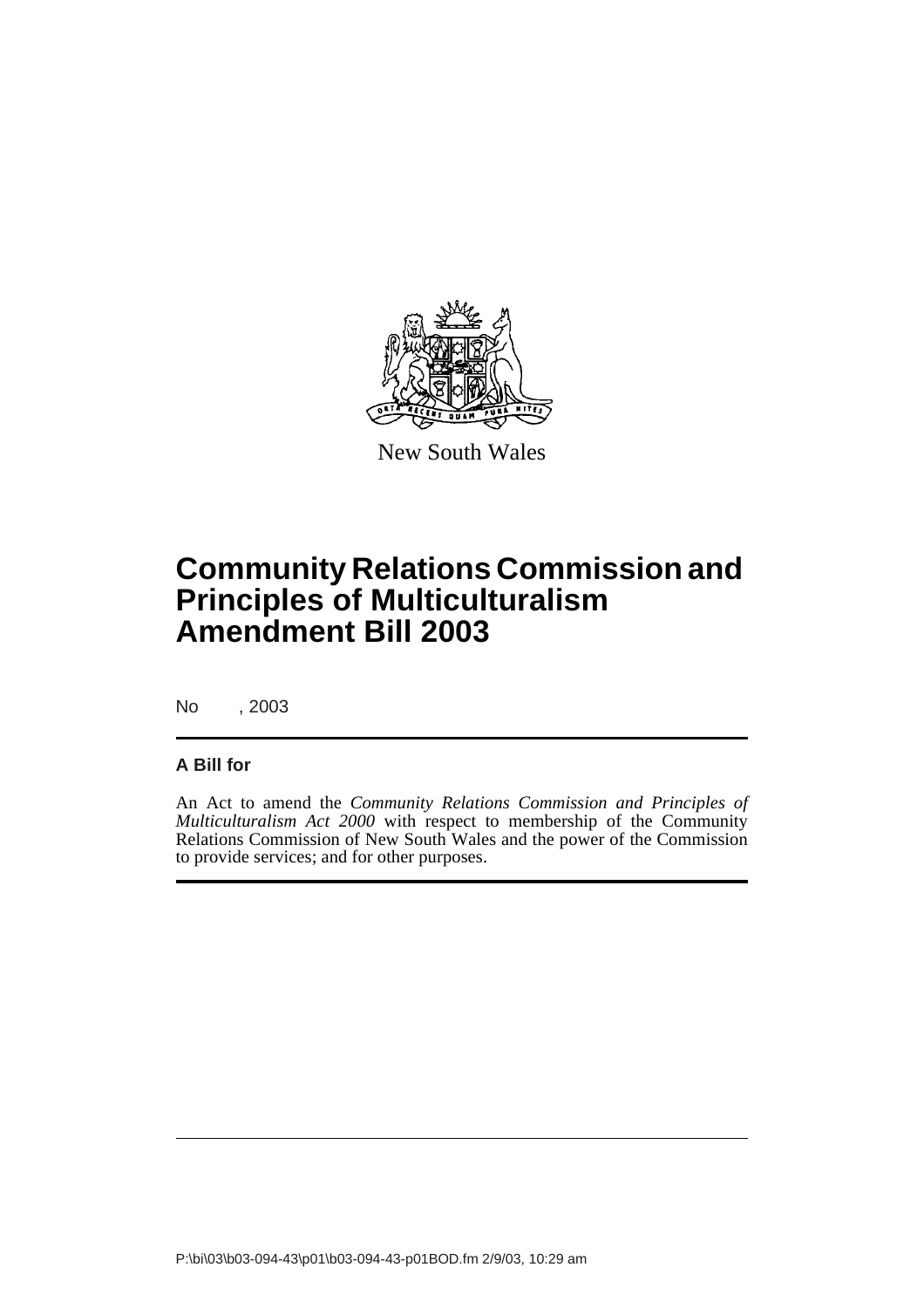#### Community Relations Commission and Principles of Multiculturalism Clause 1 Amendment Bill 2003

<span id="page-5-2"></span><span id="page-5-1"></span><span id="page-5-0"></span>

|   | The Legislature of New South Wales enacts:                                                                                                 |               |
|---|--------------------------------------------------------------------------------------------------------------------------------------------|---------------|
|   | Name of Act                                                                                                                                | 2             |
|   | This Act is the <i>Community Relations Commission and Principles of</i><br>Multiculturalism Amendment Act 2003.                            | 3<br>4        |
|   | <b>Commencement</b>                                                                                                                        | 5             |
|   | This Act commences on the date of assent.                                                                                                  | 6             |
| 3 | Amendment of Community Relations Commission and Principles of<br>Multiculturalism Act 2000 No 77                                           | 7<br>8        |
|   | The Community Relations Commission and Principles of<br><i>Multiculturalism Act 2000</i> is amended as set out in Schedules 1<br>and $2$ . | 9<br>10<br>11 |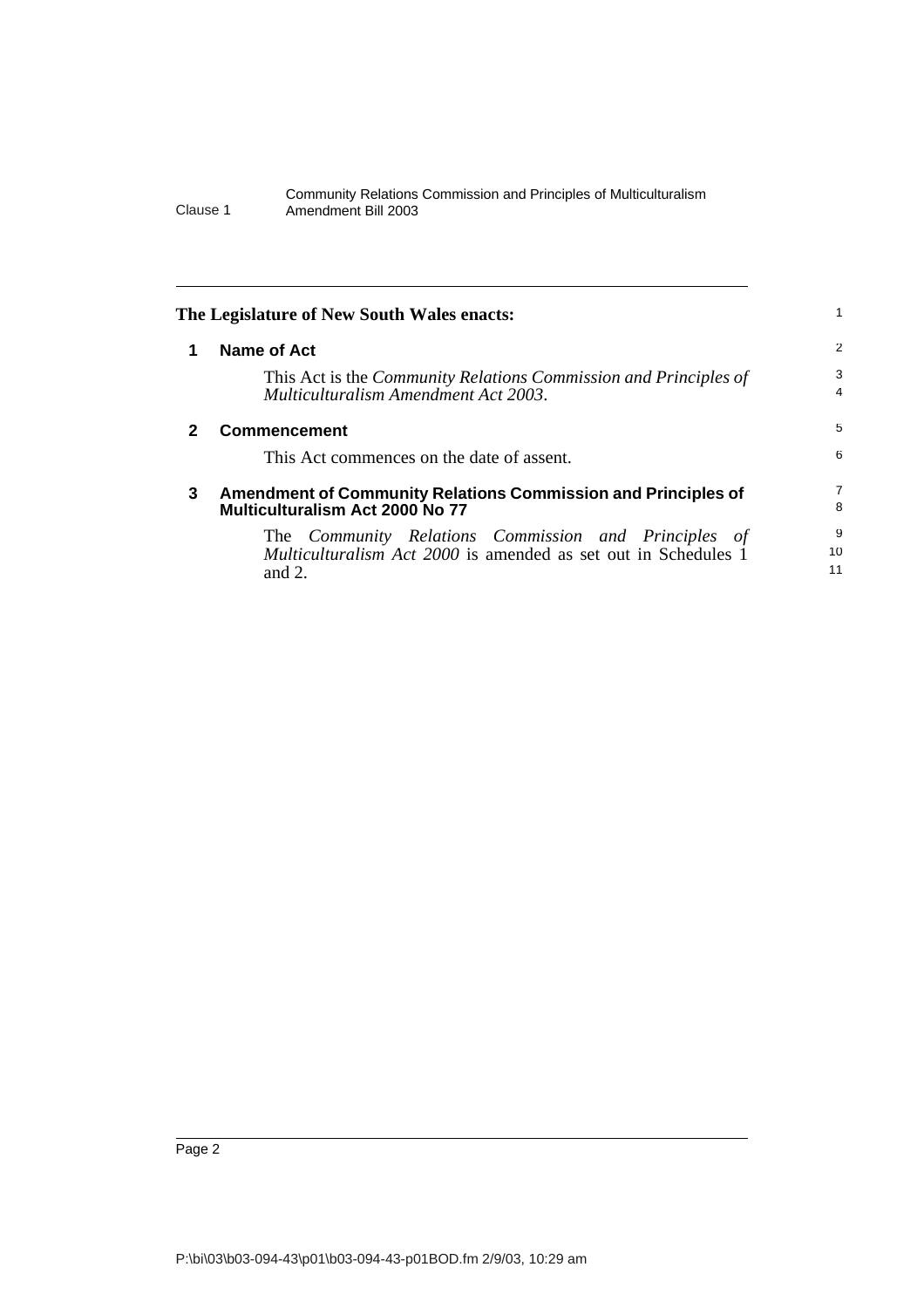Community Relations Commission and Principles of Multiculturalism Amendment Bill 2003

Principal amendments **Schedule 1** and the set of the Schedule 1

J.

<span id="page-6-0"></span>

|       |                               | <b>Schedule 1 Principal amendments</b><br>(Section 3)                                                                                                                                                                                         | $\mathbf{1}$<br>$\overline{2}$ |
|-------|-------------------------------|-----------------------------------------------------------------------------------------------------------------------------------------------------------------------------------------------------------------------------------------------|--------------------------------|
| $[1]$ |                               | Section 7 Membership and procedure of Commission                                                                                                                                                                                              | 3                              |
|       |                               | Omit "9" from section 7 (1). Insert instead "11".                                                                                                                                                                                             | 4                              |
| [2]   | Section 7 (1A)                |                                                                                                                                                                                                                                               | 5                              |
|       | Insert after section $7(1)$ : |                                                                                                                                                                                                                                               | 6                              |
|       | (1A)                          | Of the part-time commissioners, 2 are to be persons who are<br>appointed as representatives of youth from New South Wales<br>and who are not less than 18 years of age and not more than<br>24 years of age at the time of their appointment. | $\overline{7}$<br>8<br>9<br>10 |
| [3]   |                               | <b>Section 13 Functions of Commission</b>                                                                                                                                                                                                     | 11                             |
|       | section $13$ (i).             | Insert "(whether within or outside New South Wales)" after "provide" in                                                                                                                                                                       | 12<br>13                       |
| [4]   |                               | Schedule 4 Savings, transitional and other provisions                                                                                                                                                                                         | 14                             |
|       |                               | Insert at the end of clause $2(1)$ :                                                                                                                                                                                                          | 15                             |
|       |                               | Community Relations Commission and Principles<br>of<br><b>Multiculturalism Amendment Act 2003</b>                                                                                                                                             | 16<br>17                       |